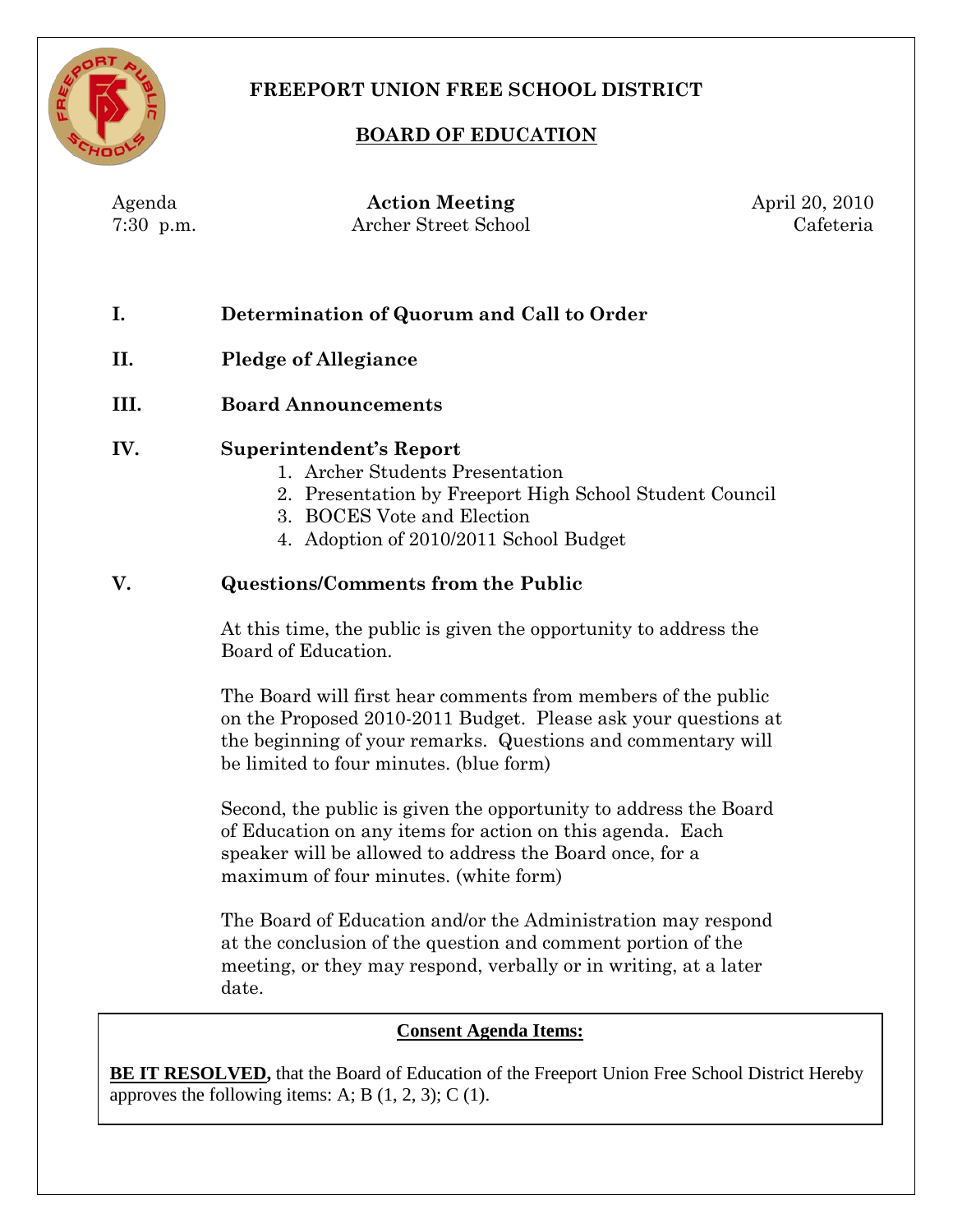#### **VI. Items for Action**

**A. Acceptance of the Minutes of the Board of Education Meetings:** March 24, 2010; April 7, 2010

## **B. Consent - Approve**

## **Personnel Actions**

- 1. Leave of Absence
- 2. Resignation of Staff
- 3. Appointment of Non-Instructional Staff

## **C. Consent – Approve**

#### **Education**

1. Acceptance of the Minutes from the Committees on Special Education and Preschool Education

#### **VII. Other Items for Action**

#### **A. Personnel**

1. Retirement of Staff

#### **B. Finance**

- **1.** BOCES Administrative Operations Budget Vote
- 2. BOCES Trustee Election
- 3. Adoption of the 2010-2011 School Budget
- 4. Change Orders-Lighting Project Columbus Avenue School and Archer Street School
- 5. Budget Transfer Capital Fund
- 6. Budget Transfer April
- 7. Transportation-Cooperative Transportation Bid

## **C. Education**

- 1. Resolution to Approve Student Travel to the SUNY Maritime College in Bronx, NY
- 2. Resolution to Approve Student Travel DECA to Louisville, Kentucky
- 3. Resolution to Approve Student Travel to Portugal and Spain
- 4. Resolution for Approval of Physical Education Plan
- 5. Resolution for Approval of a Three (3) Year Technology Plan 2010 through 2013